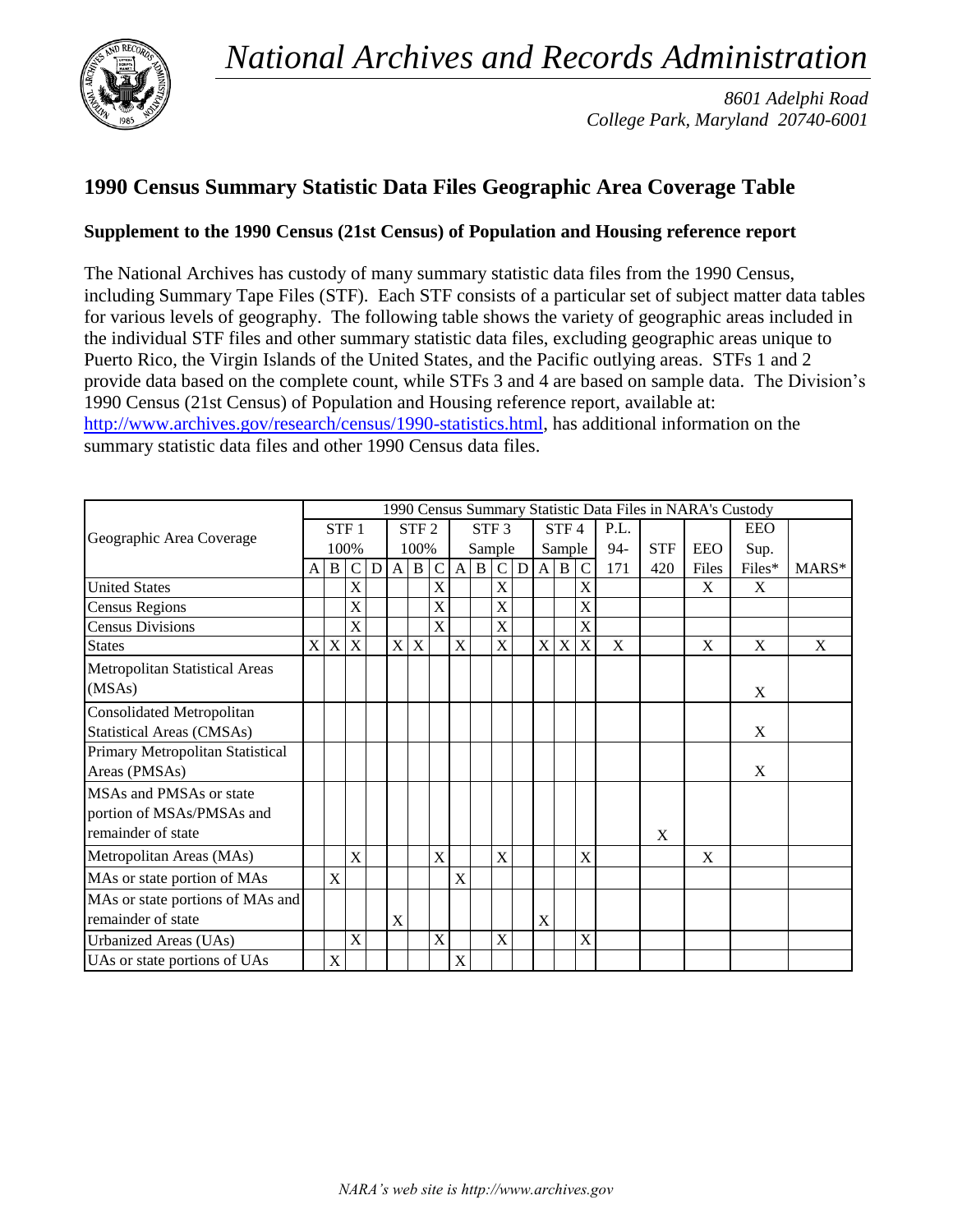|                                    |                         |                  |                |             |              |                  |             |                         |                 |                           |             |             |                      |             |             |             | 1990 Census Summary Statistic Data Files in NARA's Custody |                  |             |
|------------------------------------|-------------------------|------------------|----------------|-------------|--------------|------------------|-------------|-------------------------|-----------------|---------------------------|-------------|-------------|----------------------|-------------|-------------|-------------|------------------------------------------------------------|------------------|-------------|
|                                    |                         | STF <sub>1</sub> |                |             |              | STF <sub>2</sub> |             |                         |                 | STF <sub>3</sub>          |             | STF4        |                      | P.L.        |             |             | EEO                                                        |                  |             |
| Geographic Area Coverage           |                         |                  | 100%           |             |              | 100%             |             |                         |                 | Sample                    |             |             | Sample               |             | 94-         | <b>STF</b>  | EEO                                                        | Sup.             |             |
|                                    | A                       | $\mathbf B$      | $\mathbf C$    | $\mathbf D$ | $\mathbf{A}$ | $\vert B \vert$  | $\mathbf C$ | $\mathbf{A}$            | $\vert B \vert$ |                           | C D         |             | $\overline{A}   B  $ | C           | 171         | 420         | Files                                                      | Files*           | $MARS*$     |
| Counties                           | $\overline{\mathbf{X}}$ | $\overline{X}$   | $\overline{X}$ |             |              | X X X X          |             |                         |                 | $\overline{\text{X}}$     |             |             |                      | X X         | $\mathbf X$ | $X^{**}$    | $\mathbf X$                                                | $\mathbf X$      | $\mathbf X$ |
| Counties of 50,000 or more in 12   |                         |                  |                |             |              |                  |             |                         |                 |                           |             |             |                      |             |             |             |                                                            |                  |             |
| states                             |                         |                  |                |             |              |                  |             |                         |                 |                           |             |             |                      |             |             |             | $\mathbf X$                                                |                  |             |
| Counties of 100,000 or more        |                         |                  |                |             |              |                  |             |                         |                 |                           |             |             |                      |             |             |             |                                                            | $\mathbf X$      |             |
| County subdivisions                | $\mathbf X$             | X                |                |             |              | X                |             | $\overline{\mathrm{X}}$ |                 |                           |             |             |                      |             | $\mathbf X$ |             |                                                            |                  | $\mathbf X$ |
| County subdivisions in 12 states   |                         |                  |                |             |              |                  |             |                         |                 |                           |             |             |                      |             |             | $\mathbf X$ |                                                            |                  |             |
| County subdivisions of 10,000 or   |                         |                  |                |             |              |                  |             |                         |                 |                           |             |             |                      |             |             |             |                                                            |                  |             |
| more population in 12 states       |                         |                  | X              |             |              |                  | X           |                         |                 | X                         |             |             |                      | $\mathbf X$ |             |             |                                                            |                  |             |
| County subdivisions under 10,000   |                         |                  |                |             |              |                  |             |                         |                 |                           |             |             |                      |             |             |             |                                                            |                  |             |
| population inside MAs in 6 states  |                         |                  | X              |             |              |                  | X           |                         |                 | X                         |             |             |                      | $\mathbf X$ |             |             |                                                            |                  |             |
| County subdivisions inside MAs in  |                         |                  |                |             |              |                  |             |                         |                 |                           |             |             |                      |             |             |             |                                                            |                  |             |
| 6 states                           |                         |                  |                |             |              |                  |             |                         |                 |                           |             |             | X                    |             |             |             |                                                            |                  |             |
| County subdivisions of 2,500 or    |                         |                  |                |             |              |                  |             |                         |                 |                           |             |             |                      |             |             |             |                                                            |                  |             |
| more in 6 states                   |                         |                  |                |             |              |                  |             |                         |                 |                           |             |             | $\mathbf X$          |             |             |             |                                                            |                  |             |
| Minor Civil Divisions (MCDs) of    |                         |                  |                |             |              |                  |             |                         |                 |                           |             |             |                      |             |             |             |                                                            |                  |             |
| 50,000 or more in selected states  |                         |                  |                |             |              |                  |             |                         |                 |                           |             |             |                      |             |             |             |                                                            | $\boldsymbol{X}$ |             |
| MCDs in New England states         |                         |                  |                |             |              |                  |             |                         |                 |                           |             |             |                      |             |             |             |                                                            |                  | $\mathbf X$ |
| MCDs of 2,500 or more in 6 states  |                         |                  |                |             |              |                  |             |                         |                 |                           |             |             |                      |             |             |             |                                                            |                  | $\mathbf X$ |
| Place and place segments, totals   |                         |                  |                |             |              |                  |             |                         |                 |                           |             |             |                      |             |             |             |                                                            |                  |             |
| for split places, and remainder of |                         |                  |                |             |              |                  |             |                         |                 |                           |             |             |                      |             |             |             |                                                            |                  |             |
| county subdivisions                | X                       | X                |                |             |              |                  |             | X                       |                 |                           |             |             |                      |             |             |             |                                                            |                  |             |
| Places (or place parts)            |                         |                  |                |             |              |                  |             |                         |                 |                           |             |             |                      |             | $\mathbf X$ |             |                                                            |                  | X           |
| Places of 1,000 or more            |                         |                  |                |             |              | $\mathbf X$      |             |                         |                 |                           |             |             |                      |             |             |             |                                                            |                  |             |
| Places of 2,500 or more            |                         |                  |                |             |              |                  |             |                         |                 |                           |             |             | $\mathbf X$          |             |             |             |                                                            |                  |             |
| Places of 10,000 or more           |                         |                  | X              |             |              |                  | $\mathbf X$ |                         |                 | $\boldsymbol{\mathrm{X}}$ |             |             |                      | $\mathbf X$ |             |             |                                                            |                  |             |
| Places and place segments for      |                         |                  |                |             |              |                  |             |                         |                 |                           |             |             |                      |             |             |             |                                                            |                  |             |
| places of 10,000 or more           |                         |                  |                |             |              |                  |             |                         |                 |                           |             |             |                      |             |             |             |                                                            |                  |             |
| population, and remainder of       |                         |                  |                |             |              |                  |             |                         |                 |                           |             |             |                      |             |             |             |                                                            |                  |             |
|                                    |                         |                  |                |             |              |                  |             |                         |                 |                           |             |             |                      |             |             |             |                                                            |                  |             |
| county<br>Places of 50,000 or more |                         |                  |                |             | X            |                  |             |                         |                 |                           |             | $\mathbf X$ |                      |             |             |             | X                                                          | $\mathbf X$      |             |
| Census tract or block numbering    |                         |                  |                |             |              |                  |             |                         |                 |                           |             |             |                      |             |             |             |                                                            |                  |             |
| areas (BNAs)                       |                         |                  |                |             |              |                  |             |                         |                 |                           |             |             |                      |             | $\mathbf X$ | $X^{**}$    |                                                            |                  | $\mathbf X$ |
| Census tracts/BNAs and census      |                         |                  |                |             |              |                  |             |                         |                 |                           |             |             |                      |             |             |             |                                                            |                  |             |
| tract/BNA segments, and totals for |                         |                  |                |             |              |                  |             |                         |                 |                           |             |             |                      |             |             |             |                                                            |                  |             |
| split census tracts/BNAs           | $\mathbf X$             | X                |                |             | X            |                  |             | X                       |                 |                           |             | $\mathbf X$ |                      |             |             |             |                                                            |                  |             |
| <b>Blocks</b>                      |                         | X                |                |             |              |                  |             |                         |                 |                           |             |             |                      |             | X           |             |                                                            |                  |             |
| <b>Block Groups (BG)</b>           |                         |                  |                |             |              |                  |             |                         |                 |                           |             |             |                      |             | X           |             |                                                            |                  |             |
| BGs and BG segments, and totals    |                         |                  |                |             |              |                  |             |                         |                 |                           |             |             |                      |             |             |             |                                                            |                  |             |
| for split BGs                      | $\mathbf X$             | $\mathbf{X}$     |                |             |              |                  |             | X                       |                 |                           |             |             |                      |             |             |             |                                                            |                  |             |
|                                    | X                       |                  |                | X           |              |                  |             |                         |                 |                           | $\mathbf X$ |             |                      |             |             |             |                                                            |                  |             |
| Congressional Districts***         |                         |                  |                |             |              |                  |             |                         |                 |                           |             |             |                      |             |             |             |                                                            |                  |             |
| Geographic areas within            |                         |                  |                |             |              |                  |             |                         |                 |                           |             |             |                      |             |             |             |                                                            |                  |             |
| Congressional Districts***         |                         |                  |                | X           |              |                  |             |                         |                 |                           | X           |             |                      |             |             |             |                                                            |                  |             |
| Voting districts****               |                         |                  |                |             |              |                  |             |                         |                 |                           |             |             |                      |             | $\mathbf X$ |             |                                                            |                  |             |